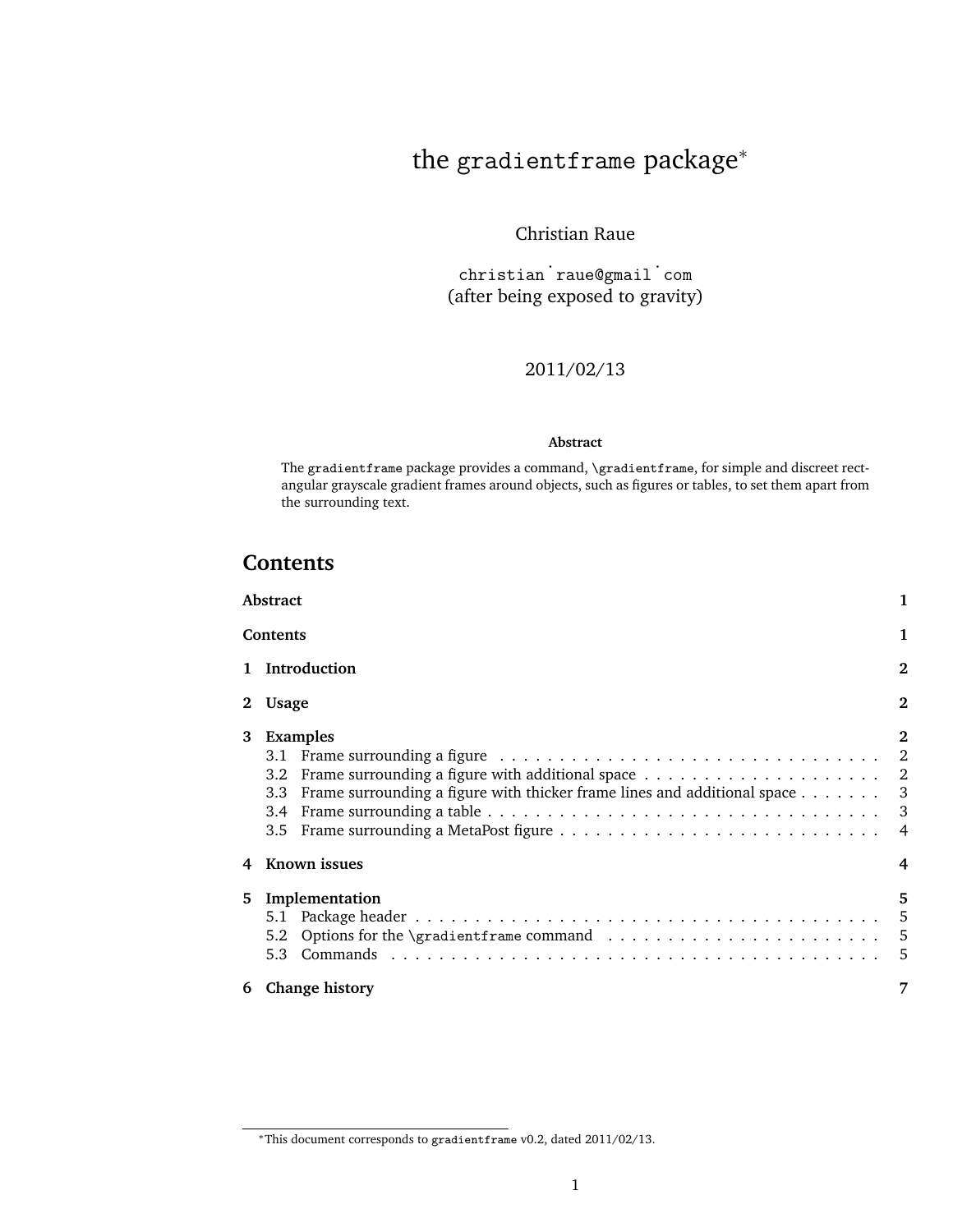# <span id="page-1-0"></span>**1 Introduction**

The gradientframe package is loaded in the usual way, i.e. by putting the line

```
\usepackage{gradientframe}
```
in the document's preamble. The gradientframe package depends on the color package which is loaded by the gradientframe package if not already done so far in the document's preamble.

# **2 Usage**

```
\langle \alpha To frame an object, such as figure, table, etc., use the \langle \alpha is \alpha \beta command. By
                  using \gradientframe[\langle name=value,....\rangle]{\langle object\rangle}, the result can be influenced by providing
                  the following options by name:
```
- linewidth (default value: 0.3px) defines each color's line width
- padding (default value: 0mm) defines space between the object and the frame (applies to all four sides)

Also take a look at the following examples.

# **3 Examples**

## **3.1 Frame surrounding a figure**

```
1 \begin{center}
2 \ gradientframe {\includegraphics { image . jpg } }
3 \ end { center }
```


#### **3.2 Frame surrounding a figure with additional space**

```
1 \begin{center}
2 \ gradientframe [padding=5mm] {\includegraphics { image . jpg } }
3 \ end { center }
```
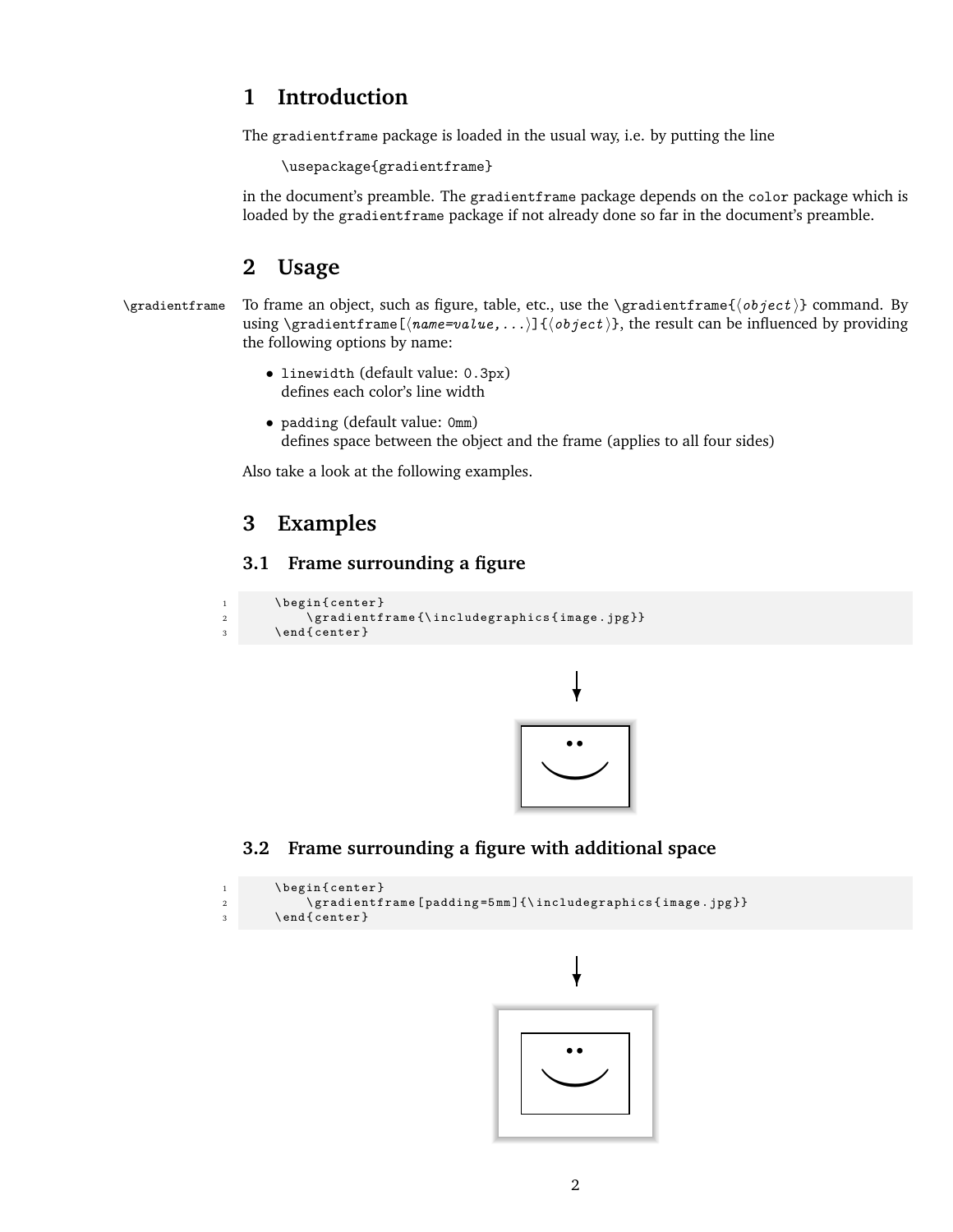<span id="page-2-0"></span>**3.3 Frame surrounding a figure with thicker frame lines and additional space**

```
1 \begin{center}
2 \ gradientframe [ linewidth =1 px , padding =5 mm ]{\ includegraphics { image . jpg }}
3 \ end { center }
```


## **3.4 Frame surrounding a table**

| <sup>1</sup>     | \begin{center}                                |  |                              |  |                 |  |  |  |
|------------------|-----------------------------------------------|--|------------------------------|--|-----------------|--|--|--|
| <sup>2</sup>     | \gradientframe{%                              |  |                              |  |                 |  |  |  |
| $\overline{3}$   | $\begin{cases} \frac{tabular}{r} \end{cases}$ |  |                              |  |                 |  |  |  |
| $\overline{4}$   | \textbf{column A}                             |  | & \textbf{column B} \\\hline |  |                 |  |  |  |
| - 5              | cell 1A                                       |  | & cell 1B                    |  | $\{\{\hat{h}\}$ |  |  |  |
| 6                | cell 2A                                       |  | & cell 2B                    |  | \\\hline        |  |  |  |
| $7\overline{ }$  | cell 3A                                       |  | & cell 3B                    |  |                 |  |  |  |
| 8                | \end{tabular}%                                |  |                              |  |                 |  |  |  |
| $\mathbf{Q}$     |                                               |  |                              |  |                 |  |  |  |
| 10 <sup>10</sup> | $\end{epsilon}$                               |  |                              |  |                 |  |  |  |



| column $A \perp$ column B |
|---------------------------|
| cell $1\overline{B}$      |
| cell 2B                   |
| $ $ cell $3B$             |
|                           |

Be careful not to produce unintentional space when breaking lines. Add comments at line endings if needed to prevent this, as shown in lines 2 and 8. Otherwise the result will look like this:

| column $A \mid$ column B |                 |
|--------------------------|-----------------|
| cell 1A                  | $\vert$ cell 1B |
| cell 2A                  | $ $ cell 2B     |
| cell $3A \mid$ cell $3B$ |                 |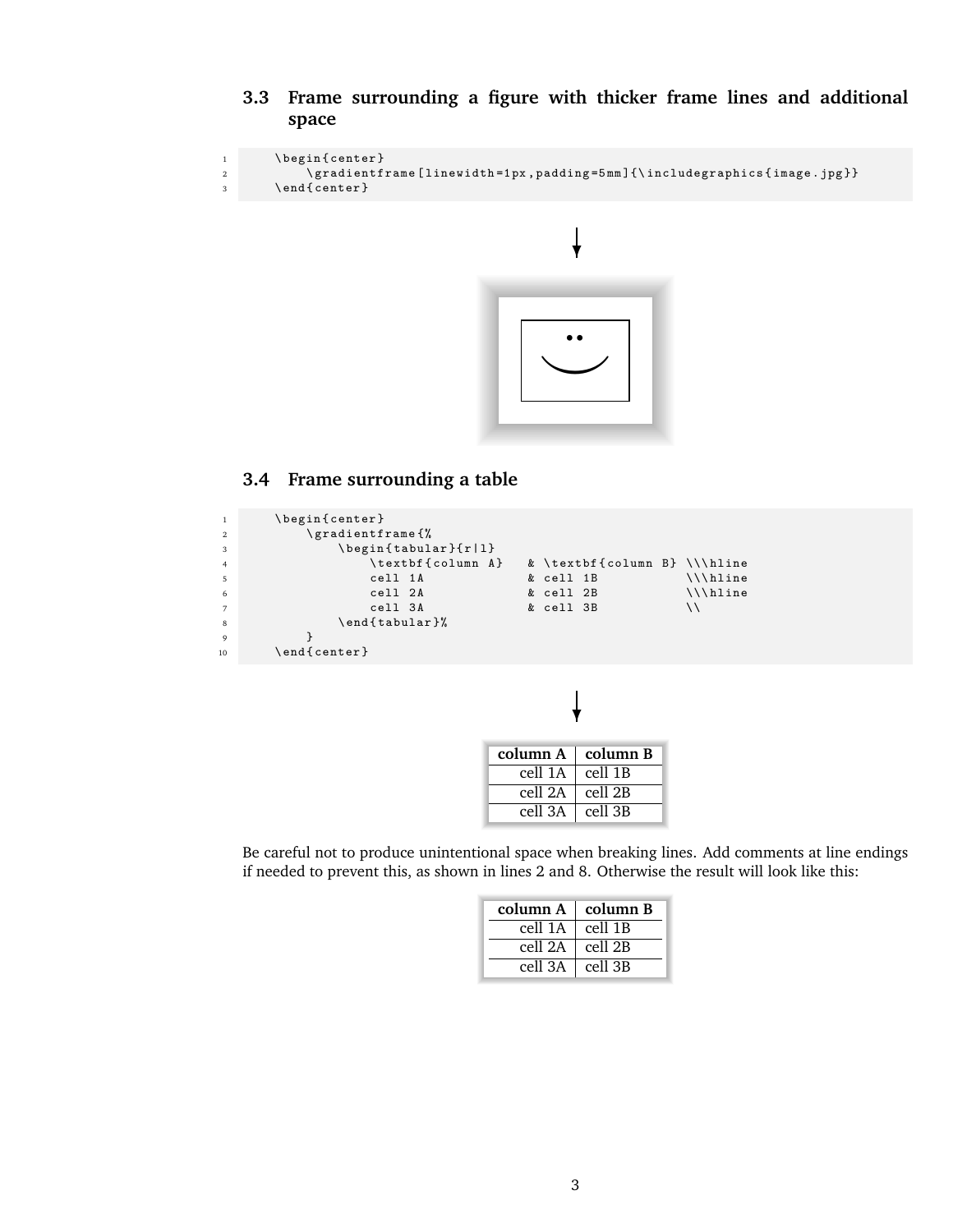#### <span id="page-3-0"></span>**3.5 Frame surrounding a MetaPost figure**

If you want to draw a frame around a MetaPost (or in the case of this example, MetaUML) generated figure, use the \empuse command.

```
1 \begin{center}
2 \ begin { empfile }
3 \ begin { empcmds }
4 input metauml ;
5 \ end { empcmds }
6 \ begin { empdef }[ unique_name ](0 ,0)
7 save start, end;
8 Begin . start;
9 End . end ;
10 leftToRight (15) (start, end);
11 drawObjects (start, end);
12 clink (transition) (start, end);
13 \ end { empdef }
14 \gradientframe [padding=5mm]{\empuse {unique_name }}
15 \ end { empfile }
16 \ end { center }
```


Alternatively, you could outsource both, the empdef environment and the \empuse command to a separate file, and use  $\in{\{filename\}}$  as argument to the  $\grangle$ radientframe command.

## **4 Known issues**

\pagecolor When using a page color different than white in combination with a (partially) transparent object, the transparent area inside the frame will be white. To avoid this, a \colorbox has to be drawn around the object. So instead of

```
\pagecolor{(color)}
\sqrt{\frac{\text{gradientframe}(\text{object})}}
```
one should use

```
\pagecolor{\langle color \rangle}
\gradientframe{\colorbox{\color}}{\object\}}}
```
This issue will hopefully be addressed in a future version.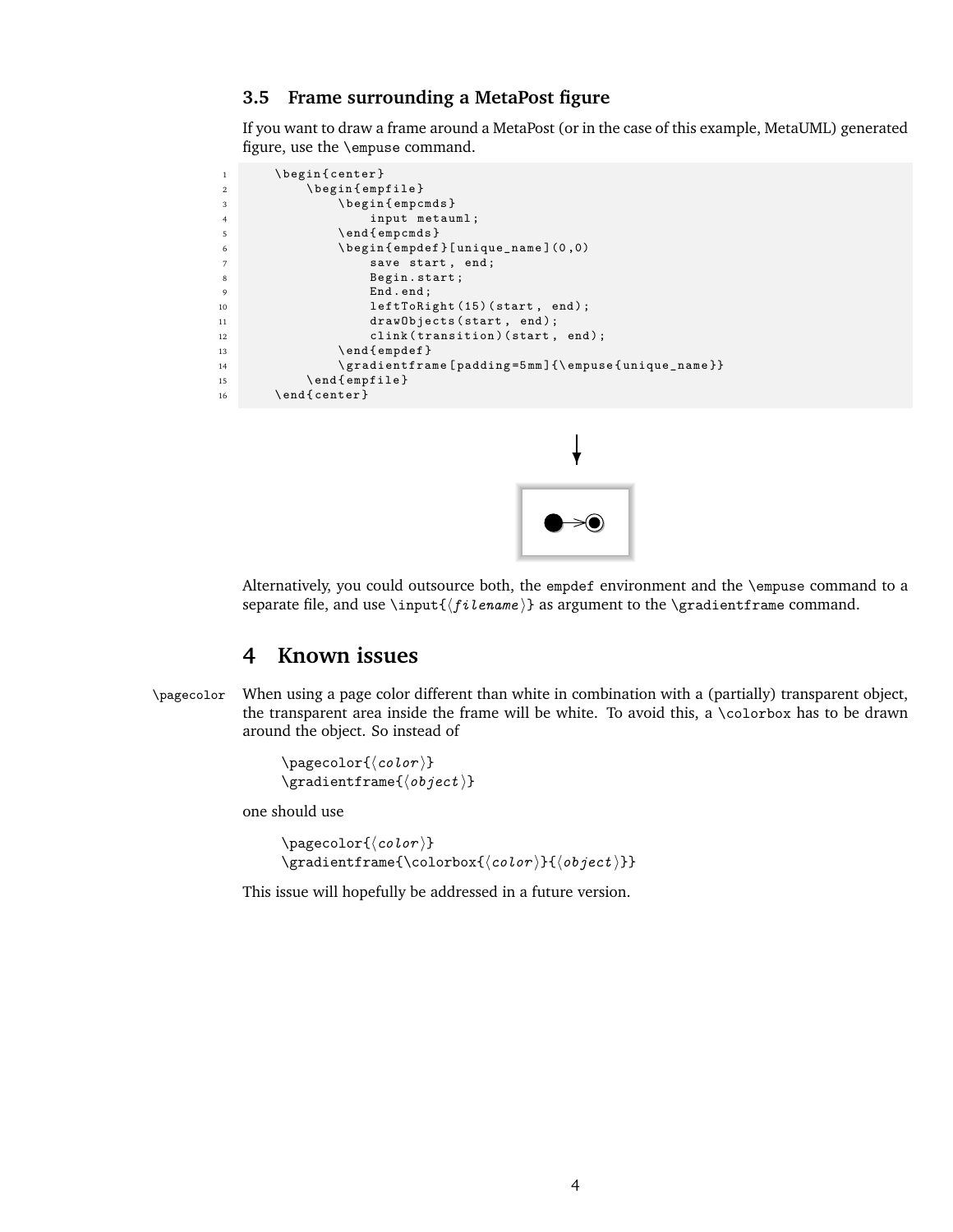# <span id="page-4-0"></span>**5 Implementation**

#### **5.1 Package header**

```
1 \NeedsTeXFormat{LaTeX2e}[1999/12/01]
2 \ProvidesPackage{gradientframe}[2011/02/13 v0.2 simple gradient frames around objects]
3 \RequirePackage{color}
4 \RequirePackage{keyval}
```
#### **5.2 Options for the \gradientframe command**

The keyval package is used to handle options given to the \gradientframe command by name. These options are:

• linewidth – defines each color's line width

```
5 \define@key{gradientframe}{linewidth}{%
                        6 \newdimen\gradientframe@linewidth%
                        7 \setlength{\gradientframe@linewidth}{#1}%
                        8 }%
                          • padding – defines space between the object and the innermost frame line
                        9 \define@key{gradientframe}{padding}{%
                        10 \newdimen\gradientframe@padding%
                        11 \setlength{\gradientframe@padding}{#1}%
                        12 }%
\gradientframe@defaults The default values for these options are defined as follows:
                        13 \newcommand{\gradientframe@defaults}{%
                        14 \setkeys{gradientframe}{%
                        15 linewidth=0.3px,%
                        16 padding=0mm%
                        17 }%
                        18 }%
                       5.3 Commands
```

```
\gradientframe@origlinewidth This dimension is used internally to preserve the original line width defined by \fboxrule.
                               19 \newdimen\gradientframe@origlinewidth%
      \gradientframe@drawbox This command uses two colors, for border and background, and draws one frame line.
                               20 \newcommand{\gradientframe@drawbox}[3]{%
                               21 \fcolorbox[gray]{#1}{#2}{%
                               22 #3%
                               23 }%
                               24 }%
              \gradientframe This command draws the grayscale gradient frame around objects. This is achieved by drawing
                               multiple frame lines side by side, each with a slightly different color.
                               25 \newcommand{\gradientframe}[2][]{%
                               26 \gradientframe@defaults% apply defaults
                               27 \setkeys{gradientframe}{#1}%
                               28 %
                               29 \begingroup% limit redefinitions to this block
                               30 % backup original \fboxrule value
                               31 \setlength{\gradientframe@origlinewidth}{\fboxrule}%
                               32 %
                               33 \setlength{\fboxrule}{\gradientframe@linewidth}%
                               34 \setlength{\fboxsep}{\gradientframe@linewidth}% space between frame and object
                               35 \gradientframe@drawbox{.98}{.96}{%
                               36 \gradientframe@drawbox{.94}{.92}{%
```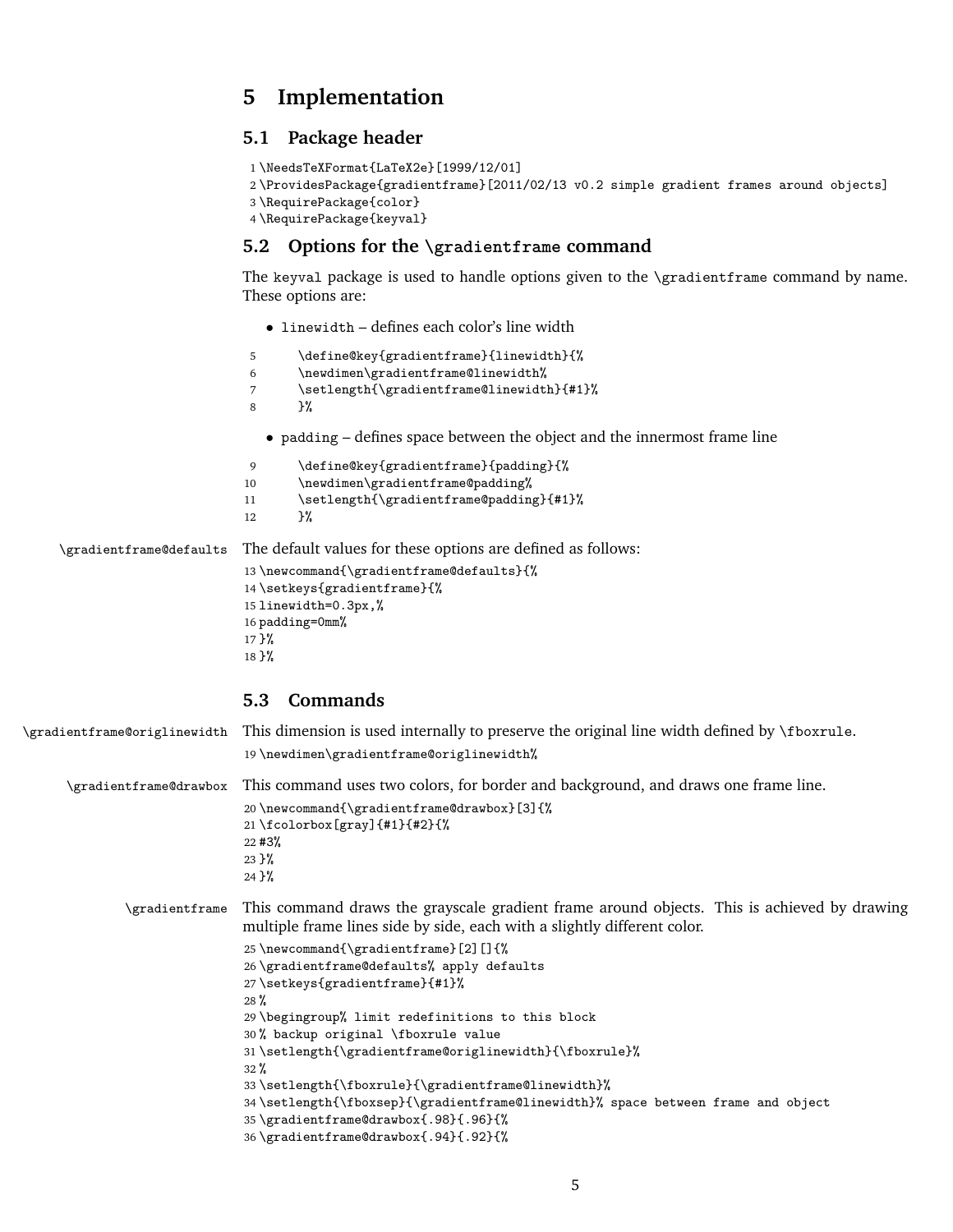```
37 \gradientframe@drawbox{.90}{.88}{%
38 \gradientframe@drawbox{.86}{.84}{%
39 \gradientframe@drawbox{.82}{.80}{%
40 \gradientframe@drawbox{.78}{.76}{%
41 \gradientframe@drawbox{.74}{.72}{%
42 \setminus \setminus \{ \for all \ell \} \43 \setlength{\fboxsep}{\gradientframe@padding}%
44 \gradientframe@drawbox{.70}{1}{#2}%
45 }%
46 }%
47 }%
48 }%
49 }%
50 }%
51 }%
52 \endgroup%
53 }%
```